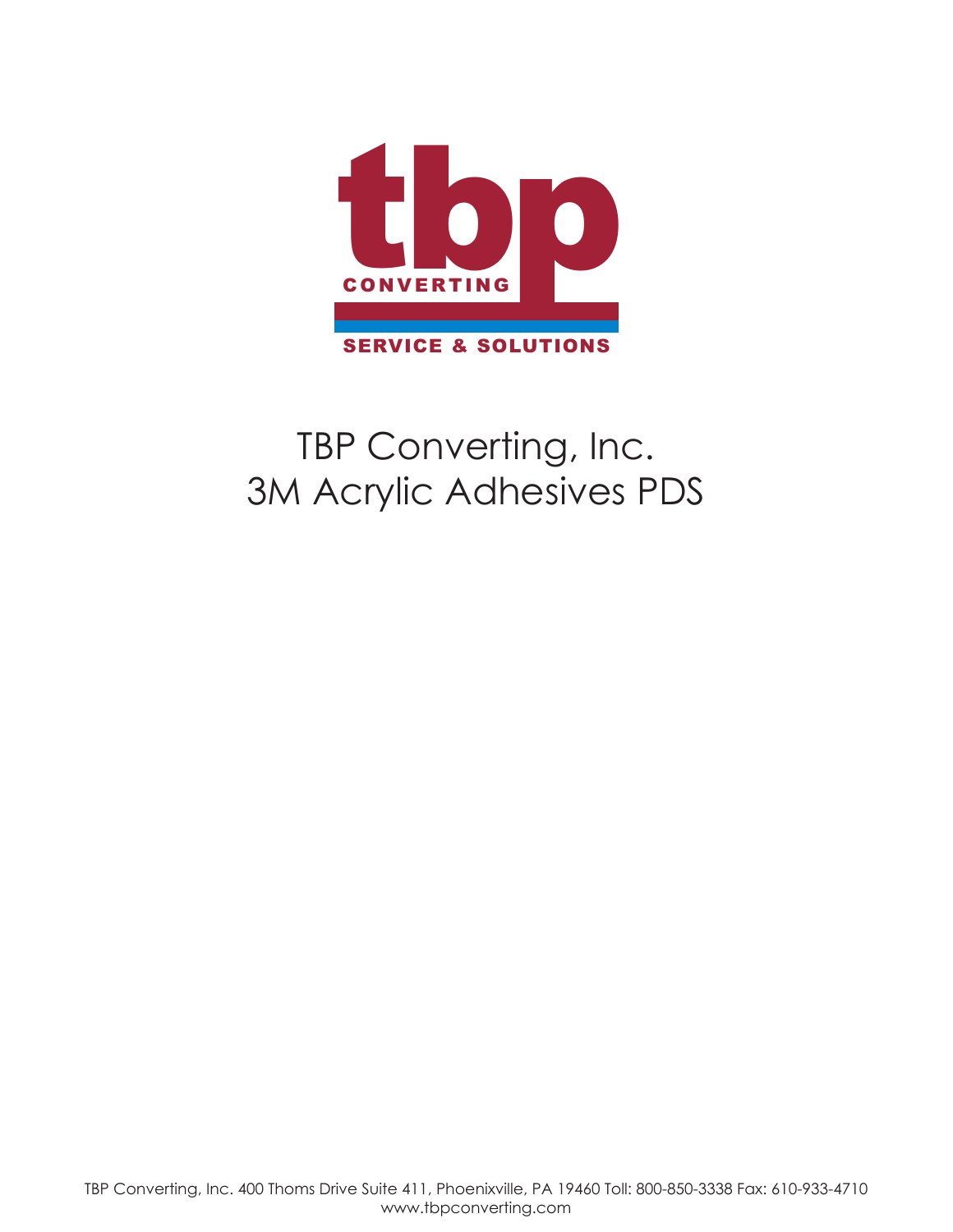# **3M Scotch-Weld™ Acrylic Adhesives**

# DP8405NS Green • DP8410NS Green • DP8425NS Green

| <b>Technical Data Sheet</b>                          |                                             |                                                                      |                                                                                                                                                                                                                                                                                                                                                                                                                                                                                                                                                                                                                                                                                                                                                                                                                                           |                                                                                                                                                            | October 2016           |  |
|------------------------------------------------------|---------------------------------------------|----------------------------------------------------------------------|-------------------------------------------------------------------------------------------------------------------------------------------------------------------------------------------------------------------------------------------------------------------------------------------------------------------------------------------------------------------------------------------------------------------------------------------------------------------------------------------------------------------------------------------------------------------------------------------------------------------------------------------------------------------------------------------------------------------------------------------------------------------------------------------------------------------------------------------|------------------------------------------------------------------------------------------------------------------------------------------------------------|------------------------|--|
| <b>Product Description</b>                           |                                             |                                                                      | 3M™ Scotch-Weld™ Acrylic Adhesives are high performance, two-part acrylic<br>adhesives that offer excellent shear, peel, and impact performance. These<br>toughened products provide improved adhesion to many plastics and metals,<br>including those with slightly oily surfaces. These durable products feature a fast<br>rate of strength build, providing structural strength in minutes.<br>Review UL File QOQW2. MH17478 and Sign Components Manual (SAM) File<br>E464624 for certification of these adhesive systems in electrical equipment.<br>DP8410NS Green has been tested for surface flammability, smoke, toxic gas<br>generation, and caloric content per ASTM E162, ASTM E662, ASTM E1354,<br>Bombardier SMP 800-C, and Boeing BSS 7239 test methods. DP8405NS<br>Green and DP8425NS Green should yield similar results. |                                                                                                                                                            |                        |  |
| <b>Product Features</b>                              | • Toughened<br>strength<br>• 10:1 mix ratio | • Excellent shear strength<br>• Outstanding peel and impact          | Note: Unless otherwise indicated, all properties measured at 72°F (22°C).                                                                                                                                                                                                                                                                                                                                                                                                                                                                                                                                                                                                                                                                                                                                                                 | • Variety of open times available<br>• Increased cure speed with applied heat<br>• Contain glass beads (0.010" diameter) to<br>control bond line thickness |                        |  |
| <b>Typical Uncured</b><br><b>Physical Properties</b> |                                             |                                                                      | Note: The following technical information and data should be considered representative or typical<br>only and should not be used for specification purposes.                                                                                                                                                                                                                                                                                                                                                                                                                                                                                                                                                                                                                                                                              |                                                                                                                                                            |                        |  |
|                                                      |                                             | <b>Property</b>                                                      |                                                                                                                                                                                                                                                                                                                                                                                                                                                                                                                                                                                                                                                                                                                                                                                                                                           | 3M™ Scotch-Weld™ Acrylic Adhesive                                                                                                                          |                        |  |
|                                                      |                                             |                                                                      | DP8405NS Green                                                                                                                                                                                                                                                                                                                                                                                                                                                                                                                                                                                                                                                                                                                                                                                                                            | <b>DP8410NS Green</b>                                                                                                                                      | <b>DP8425NS Green</b>  |  |
|                                                      | Color                                       | Base (B)<br>Accelerator (A)                                          |                                                                                                                                                                                                                                                                                                                                                                                                                                                                                                                                                                                                                                                                                                                                                                                                                                           | Brown<br>Blue                                                                                                                                              |                        |  |
|                                                      | Viscosity                                   | Base (B)<br>Accelerator (A)                                          | 65,000 cP<br>30,000 cP                                                                                                                                                                                                                                                                                                                                                                                                                                                                                                                                                                                                                                                                                                                                                                                                                    | 65,000 cP<br>30,000 cP                                                                                                                                     | 90,000 cP<br>30,000 cP |  |
|                                                      | 2<br>Density                                | Base (B)                                                             | $1.02$ g/cm <sup>3</sup>                                                                                                                                                                                                                                                                                                                                                                                                                                                                                                                                                                                                                                                                                                                                                                                                                  |                                                                                                                                                            |                        |  |
|                                                      |                                             | Accelerator (A)<br>By volume                                         | $1.07$ g/cm <sup>3</sup><br>10 Parts B: 1 Part A                                                                                                                                                                                                                                                                                                                                                                                                                                                                                                                                                                                                                                                                                                                                                                                          |                                                                                                                                                            |                        |  |
|                                                      | Mix ratio                                   | By weight                                                            |                                                                                                                                                                                                                                                                                                                                                                                                                                                                                                                                                                                                                                                                                                                                                                                                                                           | 9.5 Parts B: 1 Part A                                                                                                                                      |                        |  |
|                                                      |                                             | Note: Cure times are approximate and depend on adhesive temperature. |                                                                                                                                                                                                                                                                                                                                                                                                                                                                                                                                                                                                                                                                                                                                                                                                                                           |                                                                                                                                                            |                        |  |
|                                                      |                                             | Work life <sup>3</sup>                                               | 4-6 minutes                                                                                                                                                                                                                                                                                                                                                                                                                                                                                                                                                                                                                                                                                                                                                                                                                               | 10-12 minutes                                                                                                                                              | 22-24 minutes          |  |
|                                                      |                                             | Open time <sup>4</sup>                                               | 2-4 minutes                                                                                                                                                                                                                                                                                                                                                                                                                                                                                                                                                                                                                                                                                                                                                                                                                               | 7-9 minutes                                                                                                                                                | 20-22 minutes          |  |
|                                                      |                                             | Time to handling strength <sup>5</sup>                               | 14-16 minutes                                                                                                                                                                                                                                                                                                                                                                                                                                                                                                                                                                                                                                                                                                                                                                                                                             | 26-30 minutes                                                                                                                                              | 42-46 minutes          |  |
|                                                      |                                             | Time to structural strength <sup>®</sup>                             | 18-20 minutes                                                                                                                                                                                                                                                                                                                                                                                                                                                                                                                                                                                                                                                                                                                                                                                                                             | 34-38 minutes                                                                                                                                              | 50-56 minutes          |  |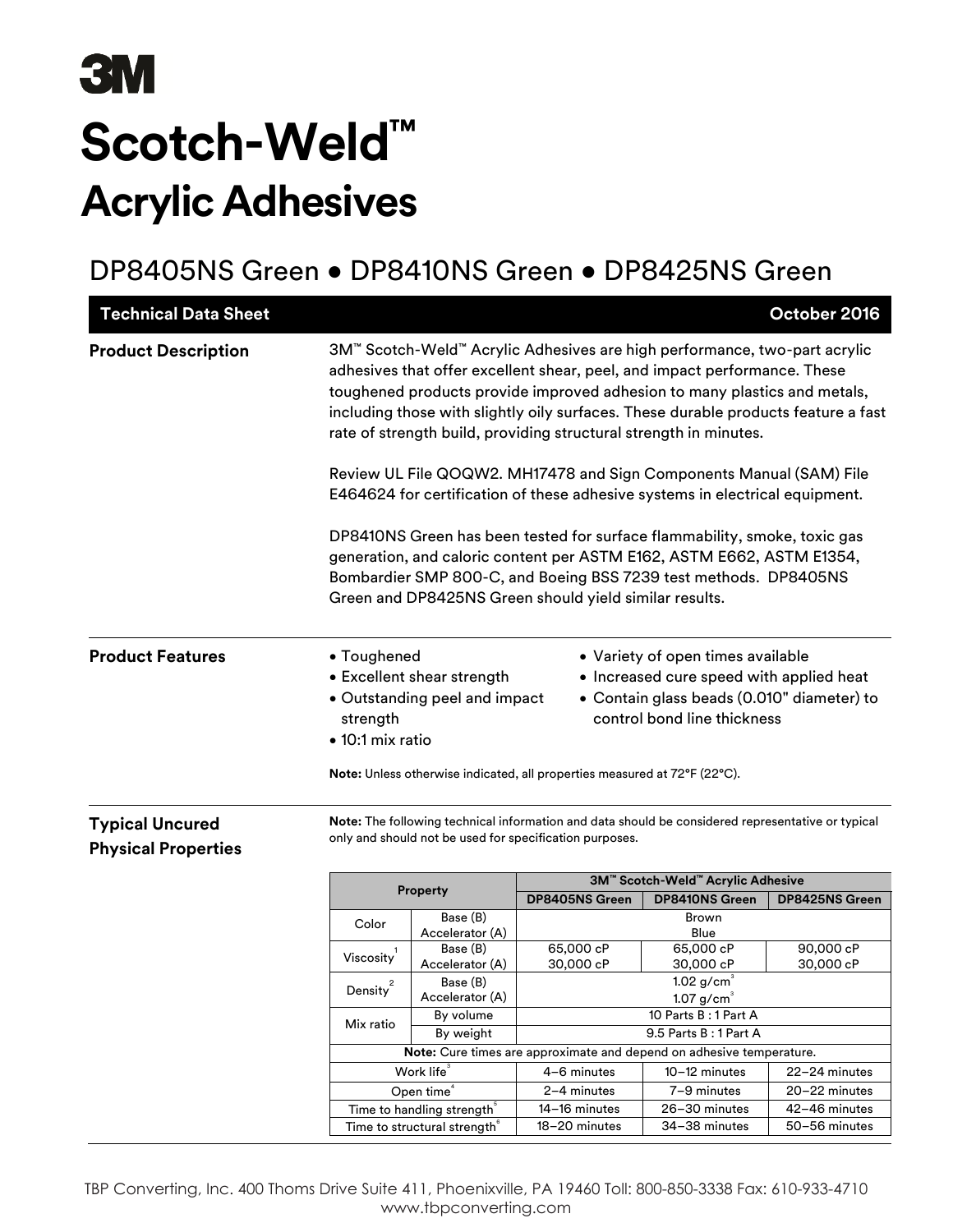1. Viscosity measured using cone-and-plate viscometer; reported viscosity at 3.8 sec-1 shear rate.

- 2. Density measured using pycnometer.
- 3. Maximum time that adhesive can remain in a static mixing nozzle and still be expelled without undue force on the applicator.
- 4. Maximum time allowed after applying a small amount of adhesive to one substrate before bond must be closed and fixed in place.
- 5. Minimum time required to achieve 50 psi of overlap shear strength.
- 6. Minimum time required to achieve 1,000 psi of overlap shear strength.

### **Typical Mixed Physical Properties**

**Note:** The following technical information and data should be considered representative or typical only and should not be used for specification purposes.

| <b>Property</b> | 3M™ Scotch-Weld™ Acrylic Adhesive |                       |                       |  |
|-----------------|-----------------------------------|-----------------------|-----------------------|--|
|                 | <b>DP8405NS Green</b>             | <b>DP8410NS Green</b> | <b>DP8425NS Green</b> |  |
| Color           | Green                             |                       |                       |  |
| Full cure time  | 24 hours                          |                       |                       |  |
| Viscosity       | 60,000 cP                         | 60,000 cP             | 85,000 cP             |  |
| Density         | $1.03$ g/cm <sup>3</sup>          |                       |                       |  |

### **Typical Cured Physical Properties**

**Note:** The following technical information and data should be considered representative or typical only and should not be used for specification purposes.

#### **Overlap Shear (psi)7**

|                                | 3M™ Scotch-Weld™ Acrylic Adhesive |                       |                |  |
|--------------------------------|-----------------------------------|-----------------------|----------------|--|
| <b>Substrate</b>               | <b>DP8405NS Green</b>             | <b>DP8410NS Green</b> | DP8425NS Green |  |
| Aluminum                       | 4,400 CF                          | 3,900 CF              | 3,800 CF       |  |
| Stainless steel                | 3,700 CF                          | 3,500 CF              | 3,400 CF       |  |
| <b>PVC</b>                     | 1,800 SF                          | 1,700 SF              | 1,600 SF       |  |
| <b>ABS</b>                     | 1,100 SF                          | 1,100 SF              | 1,100 SF       |  |
| Acrylic                        | 1,300 SF                          | 1,300 SF              | 1,500 SF       |  |
| Polycarbonate                  | 1.200 SF                          | 1,300 SF              | 1,200 SF       |  |
| Polystyrene                    | 500 AF                            | 550 AF                | 550 SF         |  |
| Polyester (fiber-reinforced)   | 750 AF                            | 1,000 SF              | 880 AF         |  |
| Epoxy resin (fiber-reinforced) | 4,300 CF                          | 4,200 CF              | 3,300 CF       |  |
| Aluminum (tested at -40°F)     | 2,600 CF                          | 3,600 CF              | 3,800 CF       |  |
| Aluminum (tested at 180°F)     | 1.300 CF                          | 1,250 CF              | 1.450<br>СF    |  |

7. Overlap shear values measured using ASTM D1002; 1 min open time; adhesive allowed to cure for 24 hours at room temperature; 1/2" overlap; 0.010" bond line thickness; samples pulled at 0.1 in/min for metals and 2 in/min for plastics; all surfaces prepared with light abrasion and solvent clean; substrates used were 1/16" thick metals and 1/8" thick plastics; failure modes: AF: adhesive failure CF: cohesive failure SF: substrate failure

**Note:** Environmental aging tests have shown that these adhesives may accelerate the corrosion of certain bare metals (such as cold rolled steel, copper, brass, and bronze), leading to low bond strength values and early bond failure. These adhesives also have relatively low adhesion to low surface energy plastics (such as polypropylene, polyethylene, TPO, and PTFE). Applications involving any of these materials should be carefully evaluated by the end user for suitability.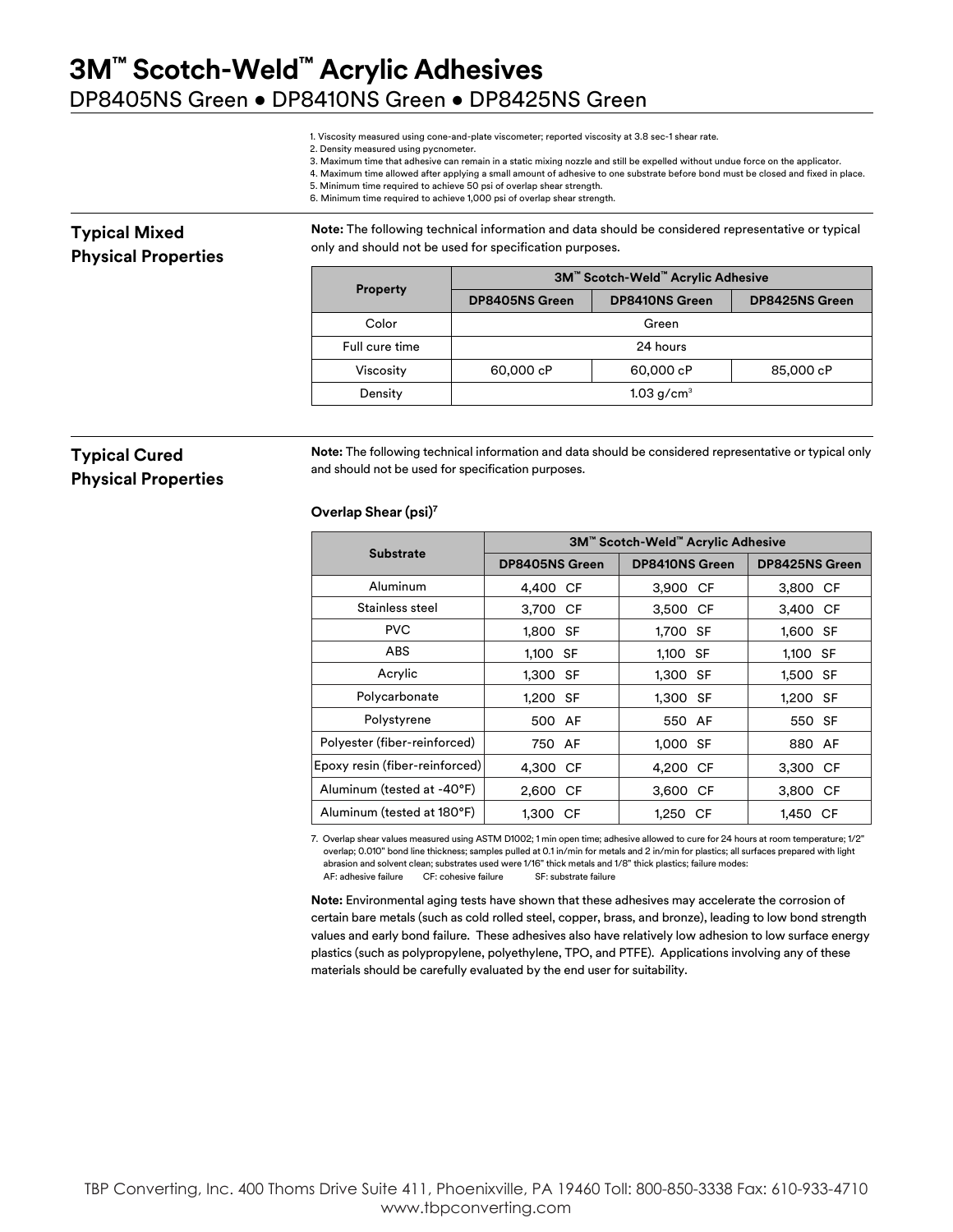# **3M™ Scotch-Weld™ Acrylic Adhesives**

## DP8405NS Green • DP8410NS Green • DP8425NS Green

### **Typical Cured Physical Properties (continued)**

**Note:** The following technical information and data should be considered representative or typical only and should not be used for specification purposes.

#### **Mechanical Properties8**

|                             | 3M™ Scotch-Weld™ Acrylic Adhesive |                       |                |  |
|-----------------------------|-----------------------------------|-----------------------|----------------|--|
| <b>Property</b>             | <b>DP8405NS Green</b>             | <b>DP8410NS Green</b> | DP8425NS Green |  |
| Tensile modulus (psi)       | 195,000                           | 190,000               | Not tested     |  |
| Tensile strength (psi)      | 2,800                             | 2.250                 | Not tested     |  |
| Tensile strain at break (%) | 9.5                               | 6.0                   | Not tested     |  |

8. Tensile properties measured using ASTM D638; adhesives allowed to cure for 2 weeks at room temperature; 1/8" thick Type I test specimens; samples pulled at 0.2 in/min.

#### **Environmental Resistance9**

|                                         | <b>Substrate</b> | 3M™ Scotch-Weld™ Acrylic Adhesive |                       |                |  |
|-----------------------------------------|------------------|-----------------------------------|-----------------------|----------------|--|
| <b>Condition</b>                        |                  | DP8405NS Green                    | <b>DP8410NS Green</b> | DP8425NS Green |  |
| 300°F (149°C)                           |                  | 100%                              | 100%                  | 100%           |  |
| $-40^{\circ}$ F ( $-40^{\circ}$ C)      |                  | 100%                              | 95%                   | 100%           |  |
| 120°F (49°C) +<br>80% relative humidity |                  | 85%                               | 85%                   | 85%            |  |
| 150°F (66°C) +<br>80% relative humidity |                  | 65%                               | 60%                   | 60%            |  |
| 185°F (85°C) +<br>85% relative humidity |                  | 35%                               | 40%                   | 45%            |  |
| Water                                   |                  | 80%                               | 90%                   | 95%            |  |
| 90°F (32°C) Water                       |                  | 75%                               | 85%                   | 85%            |  |
| 120°F (49°C) Water                      | Aluminum         | 45%                               | 50%                   | 50%            |  |
| Salt water<br>(5 wt% in water)          |                  | 90%                               | 95%                   | 85%            |  |
| Gasoline                                |                  | 80%                               | 75%                   | 55%            |  |
| Diesel fuel                             |                  | 100%                              | 100%                  | 100%           |  |
| Motor oil                               |                  | 100%                              | 100%                  | 100%           |  |
| Antifreeze<br>(50 wt% in water)         |                  | 100%                              | 100%                  | 100%           |  |
| Isopropyl alcohol                       |                  | 90%                               | 90%                   | 85%            |  |
| Bleach<br>(10 wt% in water)             |                  | 80%                               | 95%                   | 90%            |  |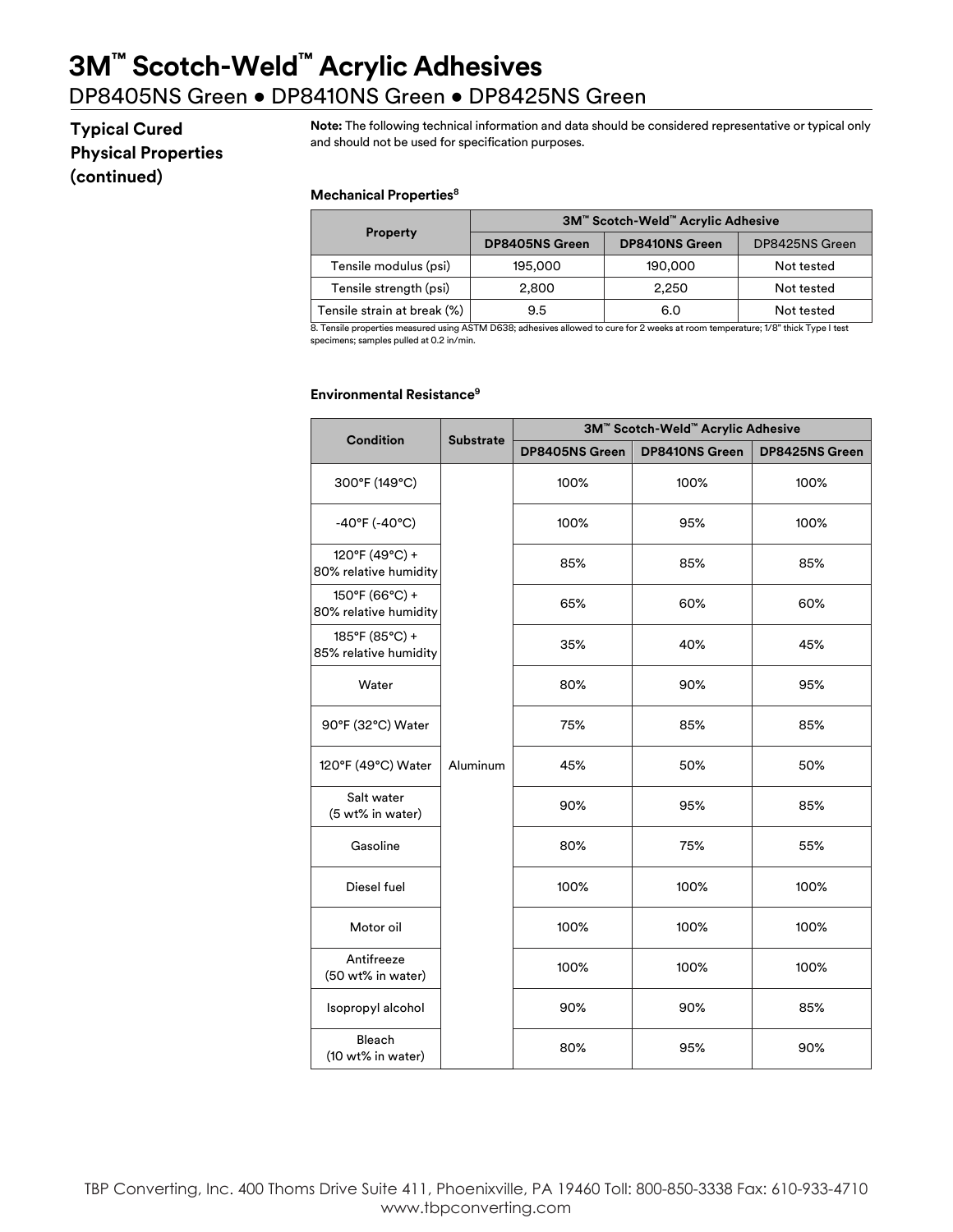### **Typical Cured Physical Properties (continued)**

**Note:** The following technical information and data should be considered representative or typical only and should not be used for specification purposes.

| Condition                                         | <b>Substrate</b> | 3M™ Scotch-Weld™ Acrylic Adhesive |                       |                       |  |
|---------------------------------------------------|------------------|-----------------------------------|-----------------------|-----------------------|--|
|                                                   |                  | <b>DP8405NS Green</b>             | <b>DP8410NS Green</b> | <b>DP8425NS Green</b> |  |
| $-40^{\circ}$ F ( $-40^{\circ}$ C)                |                  | 100%                              | 100%                  | 100%                  |  |
| 120°F (49°C) +<br>80% relative humidity           |                  | 100%                              | 95%                   | 95%                   |  |
| $150^{\circ}$ F (66°C) +<br>80% relative humidity | <b>PVC</b>       | 100%                              | 100%                  | 95%                   |  |
| 185°F (85°C) +<br>85% relative humidity           |                  | 100%                              | 100%                  | 100%                  |  |
| Water                                             |                  | 100%                              | 100%                  | 100%                  |  |
| Salt water<br>(5 wt% in water)                    |                  | 100%                              | 100%                  | 95%                   |  |
| Hydrochloric acid<br>(16 wt% in water)            |                  | 100%                              | 95%                   | 95%                   |  |
| Sodium hydroxide<br>(10 wt% in water)             |                  | 100%                              | 95%                   | 90%                   |  |

9. Values indicate overlap shear test performance retained after 1,000 hours of continuous exposure relative to a control sample left at room temperature; samples conditioned for 24 hours at room temperature and 50% relative humidity prior to tests.

**Note:** Fully-cured structural adhesives can withstand short-term incidental contact with almost any solvent, chemical, or environmental condition. However, long-term continuous exposure of these Acrylic Adhesives to the following liquids should be avoided:

**1. Elevated temperature (>100°F) water**

**2. Ketone-type solvents (acetone, MEK)**

**Floating Roller Peel (lb/inch width)10**

| Substrate | 3M™ Scotch-Weld™ Acrylic Adhesive |                |                |  |
|-----------|-----------------------------------|----------------|----------------|--|
|           | DP8405NS Green                    | DP8410NS Green | DP8425NS Green |  |
| Aluminum  | 55 CF                             | 60 CF          | 50 CF          |  |

10. Floating roller peel values measured using ASTM D3167; adhesives allowed to cure for 24 hours at room temperature; 1" wide samples; 0.017" bond line thickness; samples pulled at 6 in/min; aluminum surfaces etched; substrates used were 1/16" thick and 0.020" thick<br>aluminum; failure modes: AF: adhesive failure CF: cohesive failure SF: substrate failure aluminum; failure modes: AF: adhesive failure CF: cohesive failure SF: substrate failure

**Note:** The data in this sheet were generated using the 3M™ EPX™ Applicator System equipped with an EPX static mixer, according to manufacturer's directions. Thorough hand-mixing will afford comparable results.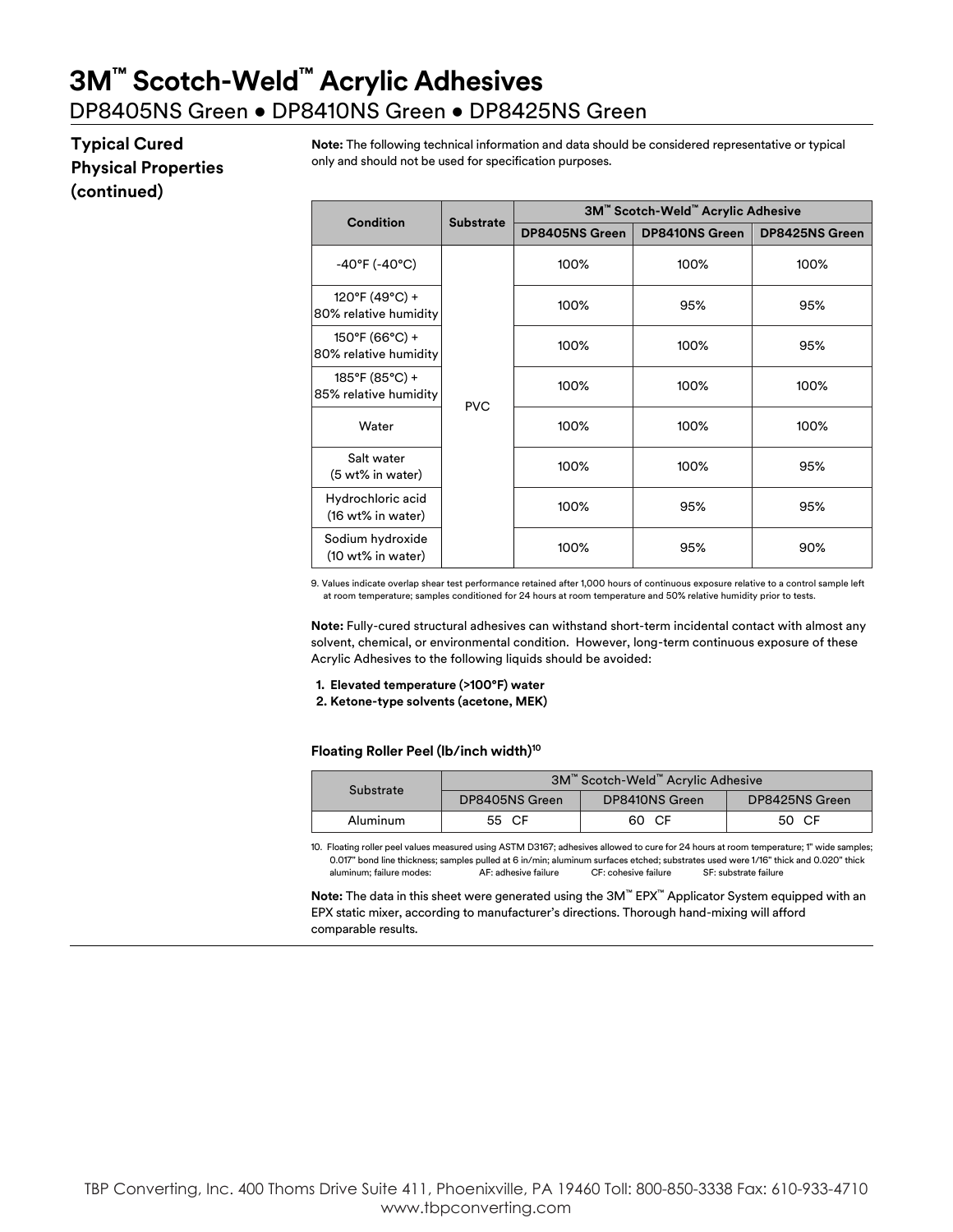# **3M™ Scotch-Weld™ Acrylic Adhesives**

DP8405NS Green • DP8410NS Green • DP8425NS Green

| <b>Directions for Use</b> | 1. To obtain the highest strength structural bonds, paint, oxide films, oils, dust, mold<br>release agents, and all other surface contaminants must be completely removed.<br>The amount of surface preparation depends on the required bond strength and<br>environmental aging resistance desired by user. For suggested surface<br>preparations on common substrates, see the section on surface preparation.                                                                                                                                                                                                                                           |
|---------------------------|------------------------------------------------------------------------------------------------------------------------------------------------------------------------------------------------------------------------------------------------------------------------------------------------------------------------------------------------------------------------------------------------------------------------------------------------------------------------------------------------------------------------------------------------------------------------------------------------------------------------------------------------------------|
|                           | 2. Mixing For Duo-Pak Cartridges<br>Store cartridges with cap end up to allow any air bubbles to rise towards the<br>tip. To use, simply insert the cartridge into the EPX applicator and start the<br>plunger into the cylinders using light pressure on the trigger. Then remove<br>the cap and expel a small amount of adhesive to ensure material flows freely<br>from both sides of cartridge. For automatic mixing, attach an EPX mixing<br>nozzle to the cartridge and begin dispensing the adhesive. For hand mixing,<br>expel the desired amount of adhesive and mix thoroughly. Mix approximately<br>15 seconds after obtaining a uniform color. |
|                           | <b>Mixing For Bulk Containers</b><br>Mix thoroughly by weight or volume in the proportion specified on the<br>product label or in the typical uncured properties section. Mix approximately<br>15 seconds after obtaining a uniform color.                                                                                                                                                                                                                                                                                                                                                                                                                 |
|                           | 3. Apply adhesive and join surfaces within the open time listed for the specific<br>product. Larger quantities and/or higher temperatures will reduce this<br>working time.                                                                                                                                                                                                                                                                                                                                                                                                                                                                                |
|                           | 4. The adhesive and all materials should be at 60°F (16°C) or above prior to<br>assembly. Allow adhesive to cure at 60°F (16°C) or above until completely<br>firm. Applying heat up to 150°F (66°C) will increase cure speed.                                                                                                                                                                                                                                                                                                                                                                                                                              |
|                           | 5. Keep parts from moving during cure. Apply contact pressure or fixture in<br>place if necessary. Optimum bond line thickness ranges from 0.005 to 0.020<br>inch; shear strength will be maximized with thinner bond lines, while peel<br>strength reaches a maximum with thicker bond lines.                                                                                                                                                                                                                                                                                                                                                             |
|                           | 6. Excess uncured adhesive can be cleaned up with ketone-type solvents.*                                                                                                                                                                                                                                                                                                                                                                                                                                                                                                                                                                                   |
|                           | *Note: When using solvents, extinguish all ignition sources, including pilot lights, and follow the<br>manufacturer's precautions and directions for use.                                                                                                                                                                                                                                                                                                                                                                                                                                                                                                  |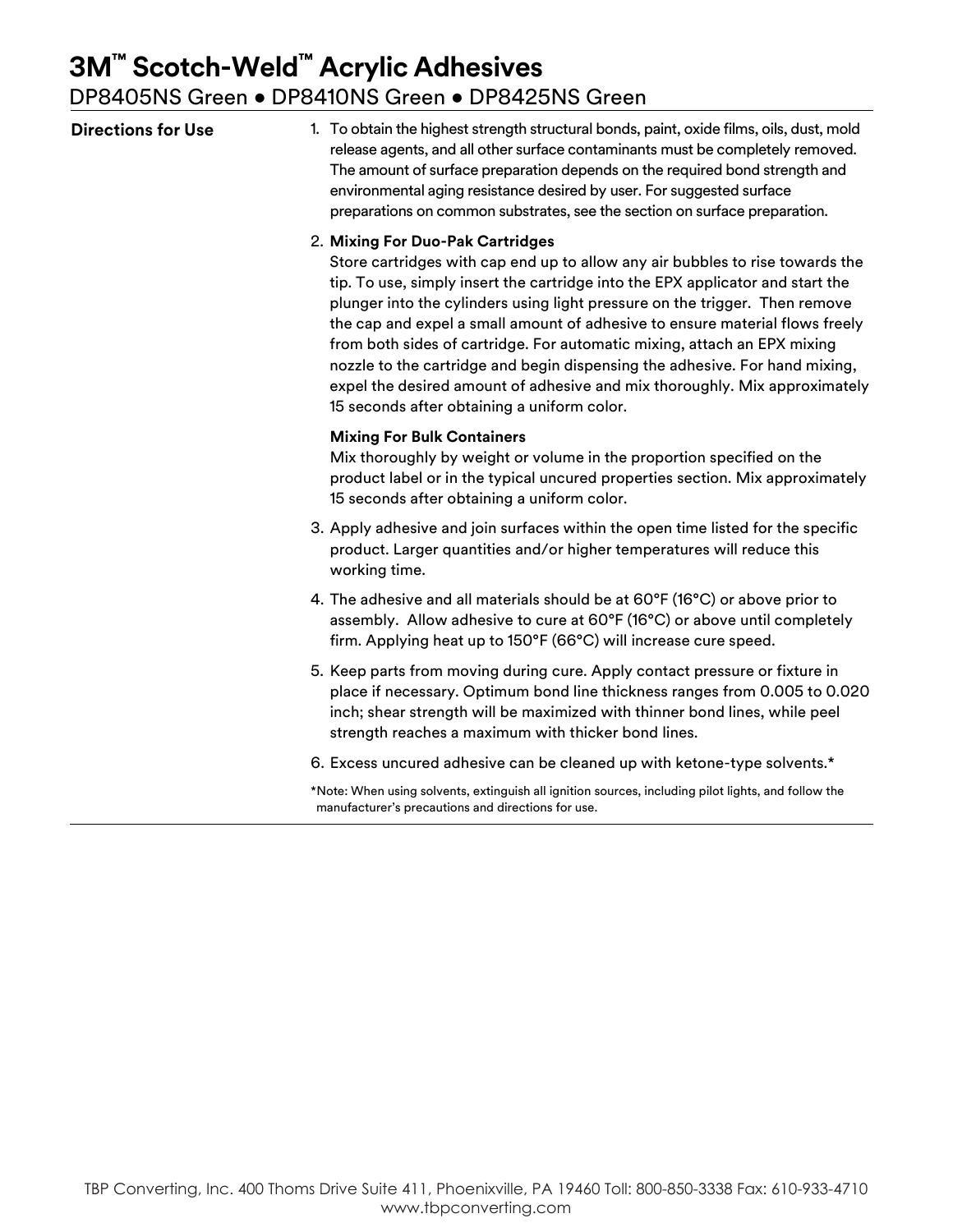| <b>Surface Preparation</b> | 3M™ Scotch-Weld™ Acrylic Adhesives are designed to be used on painted or<br>coated metals, most plastics, and some bare metals. The following cleaning<br>methods are suggested for common surfaces: |  |  |
|----------------------------|------------------------------------------------------------------------------------------------------------------------------------------------------------------------------------------------------|--|--|
|                            | Painted/coated metals:<br>1. Wipe surface free of dust and dirt with clean cloth and pure<br>isopropyl alcohol.*                                                                                     |  |  |

- 2. Sandblast or lightly abrade using clean fine grit abrasives. Do not completely remove the paint layer or coating down to bare steel.
- 3. Wipe again with clean cloth and pure isopropyl alcohol to remove loose particles.\*

#### **Aluminum/stainless steel:**

- 1. Wipe surface free of dust and dirt with clean cloth and pure acetone.\*
- 2. Sandblast or lightly abrade using clean fine grit abrasives.
- 3. Wipe again with clean cloth and pure acetone to remove loose particles.\*

#### **Plastics:**

- 1. Wipe surface free of dust and dirt with clean cloth and pure isopropyl alcohol.\*
- 2. Lightly abrade using fine grit abrasives.
- 3. Wipe again with clean cloth and pure isopropyl alcohol to remove loose particles.\*
- \*Note: When using solvents, extinguish all ignition sources, including pilot lights, and follow the manufacturer's precautions and directions for use.